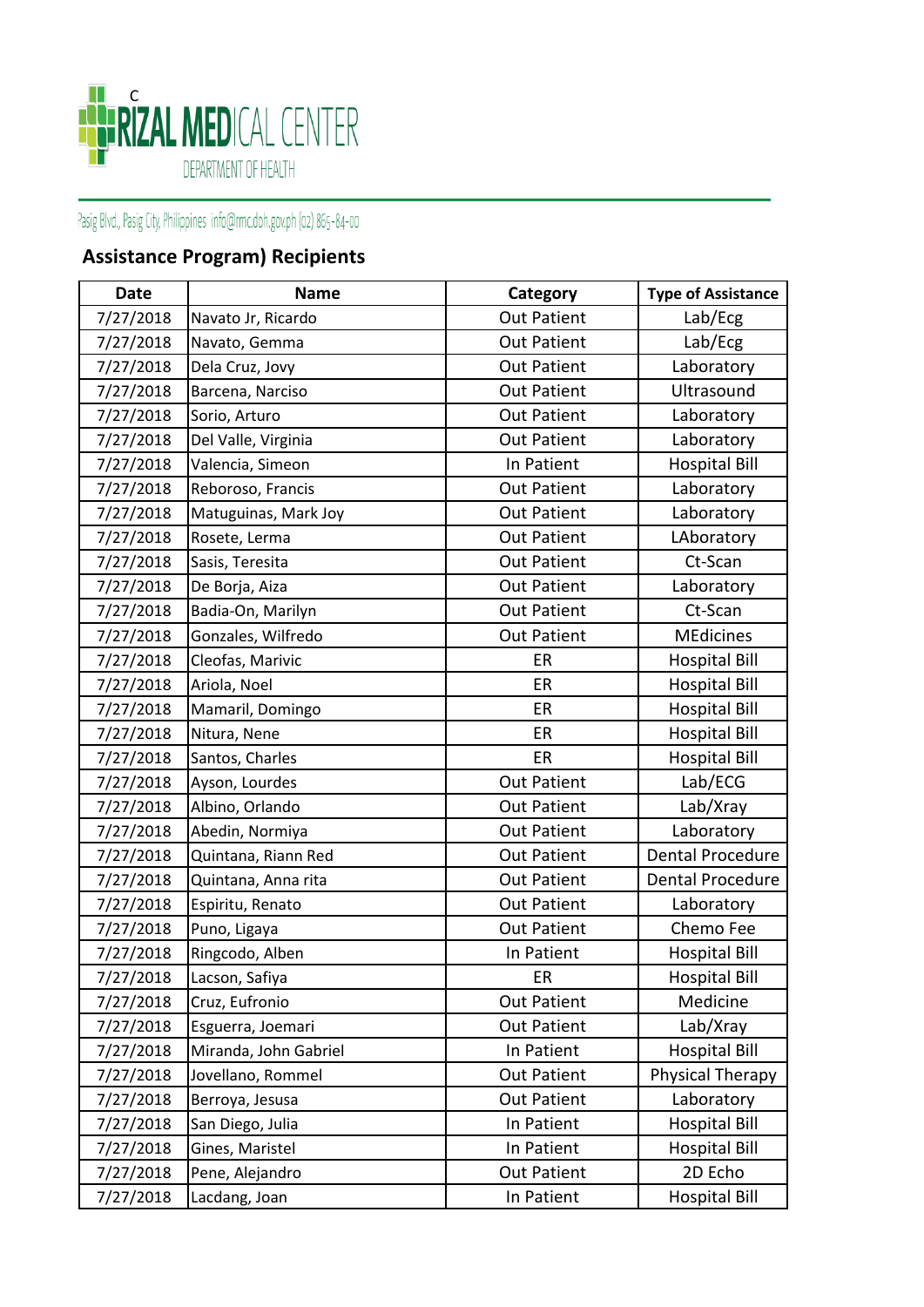| 7/27/2018 | Sta Barbara, Daniella     | <b>Out Patient</b> | CT Scan              |
|-----------|---------------------------|--------------------|----------------------|
| 7/30/2018 | Silang, Maricel           | <b>Out Patient</b> | ER/PR                |
| 7/30/2018 | Moras, Mary Rose          | <b>Out Patient</b> | Laboratory           |
| 7/30/2018 | Afundar, Lotes            | <b>Out Patient</b> | Laboratory           |
| 7/30/2018 | Cruz, Ysalou              | <b>Out Patient</b> | Laboratory           |
| 7/30/2018 | Gaviola, Harold           | <b>Out Patient</b> | Laboratory           |
| 7/30/2018 | Salonga, Araceli          | <b>Out Patient</b> | Laboratory           |
| 7/30/2018 | Garra, Melba              | <b>Out Patient</b> | Laboratory           |
| 7/30/2018 | Dizon, Mirla              | <b>Out Patient</b> | CT Scan              |
| 7/30/2018 | Casonete, Anita           | <b>Out Patient</b> | CT Scan              |
| 7/30/2018 | Ramos, Dan Abiel          | <b>Out Patient</b> | Physical Therapy     |
| 7/30/2018 | Dagon, Ailyn              | <b>Out Patient</b> | LAboratory           |
| 7/30/2018 | Tolentin, Juana           | <b>Out Patient</b> | <b>MEdicines</b>     |
| 7/30/2018 | Tajodloy, Elisero Jr      | <b>Out Patient</b> | LAboratory           |
| 7/30/2018 | Robinson, Martina         | <b>Out Patient</b> | LAboratory           |
| 7/30/2018 | Adan, Leticia             | <b>Out Patient</b> | LAboratory           |
| 7/30/2018 | Caldito, Marife           | ER                 | <b>Hospital Bill</b> |
| 7/30/2018 | Barlaan, Raymundo Jr      | ER                 | <b>Hospital Bill</b> |
| 7/30/2018 | Ampoyas, Krisha Feb       | ER                 | <b>Hospital Bill</b> |
| 7/30/2018 | Manzon, Eloisa            | ER                 | <b>Hospital Bill</b> |
| 7/30/2018 | Amil, Christian           | ER                 | <b>Hospital Bill</b> |
| 7/30/2018 | Villagracia, Aldrin       | ER                 | <b>Hospital Bill</b> |
| 7/30/2018 | Tabale, Daisy             | ER                 | <b>Hospital Bill</b> |
| 7/30/2018 | Ventura, Venancio         | ER                 | <b>Hospital Bill</b> |
| 7/30/2018 | Hermosa, Lucita           | <b>Out Patient</b> | Lab/Mammo            |
| 7/30/2018 | Oleo, Nestor              | ER                 | <b>Hospital Bill</b> |
| 7/30/2018 | Baluca, Rosalina          | <b>Out Patient</b> | CT Scan              |
| 7/30/2018 | Lofranco, Aries           | <b>Out Patient</b> | Laboratory           |
| 7/30/2018 | Salvador, Rommel          | <b>Out Patient</b> | Laboratory           |
| 7/30/2018 | Buama, Filomena           | <b>Out Patient</b> | CT Scan              |
| 7/30/2018 | Romeroso, Alvien          | <b>Out Patient</b> | Lab                  |
| 7/30/2018 | Nalda, Ruel               | <b>Out Patient</b> | Medicines            |
| 7/30/2018 | Ronia, Jay Mike           | ER                 | <b>Hospital Bill</b> |
| 7/30/2018 | Celestra, Jinky           | In Patient         | <b>Hospital Bill</b> |
| 7/30/2018 | Gamusaran, Melbert        | ER                 | <b>Hospital Bill</b> |
| 7/30/2018 | Rances, Romeo             | ER                 | <b>Hospital Bill</b> |
| 7/30/2018 | Timtiman, Consorcia       | ER                 | <b>Hospital Bill</b> |
| 7/30/2018 | Jao, Ria                  | <b>Out Patient</b> | Laboratory           |
| 7/30/2018 | Buce, Apolinaria          | ER                 | <b>Hospital Bill</b> |
| 7/30/2018 | Rosario, Carl Angelo      | ER                 | <b>Hospital Bill</b> |
| 7/30/2018 | Absalon, Cherrylou        | ER                 | <b>Hospital Bill</b> |
| 7/30/2018 | Rebanal, Raquel           | ER                 | <b>Hospital Bill</b> |
| 7/30/2018 | Santos, Christine         | In Patient         | <b>Hospital Bill</b> |
| 7/30/2018 | Bolaños, Erlinda          | <b>Out Patient</b> | <b>UTZ</b>           |
| 7/30/2018 | Manalastas, Bonifacio     | <b>Out Patient</b> | <b>Biopsy</b>        |
| 7/30/2018 | Abengoza, Yolanda Cecilia | <b>Out Patient</b> | Laboratory           |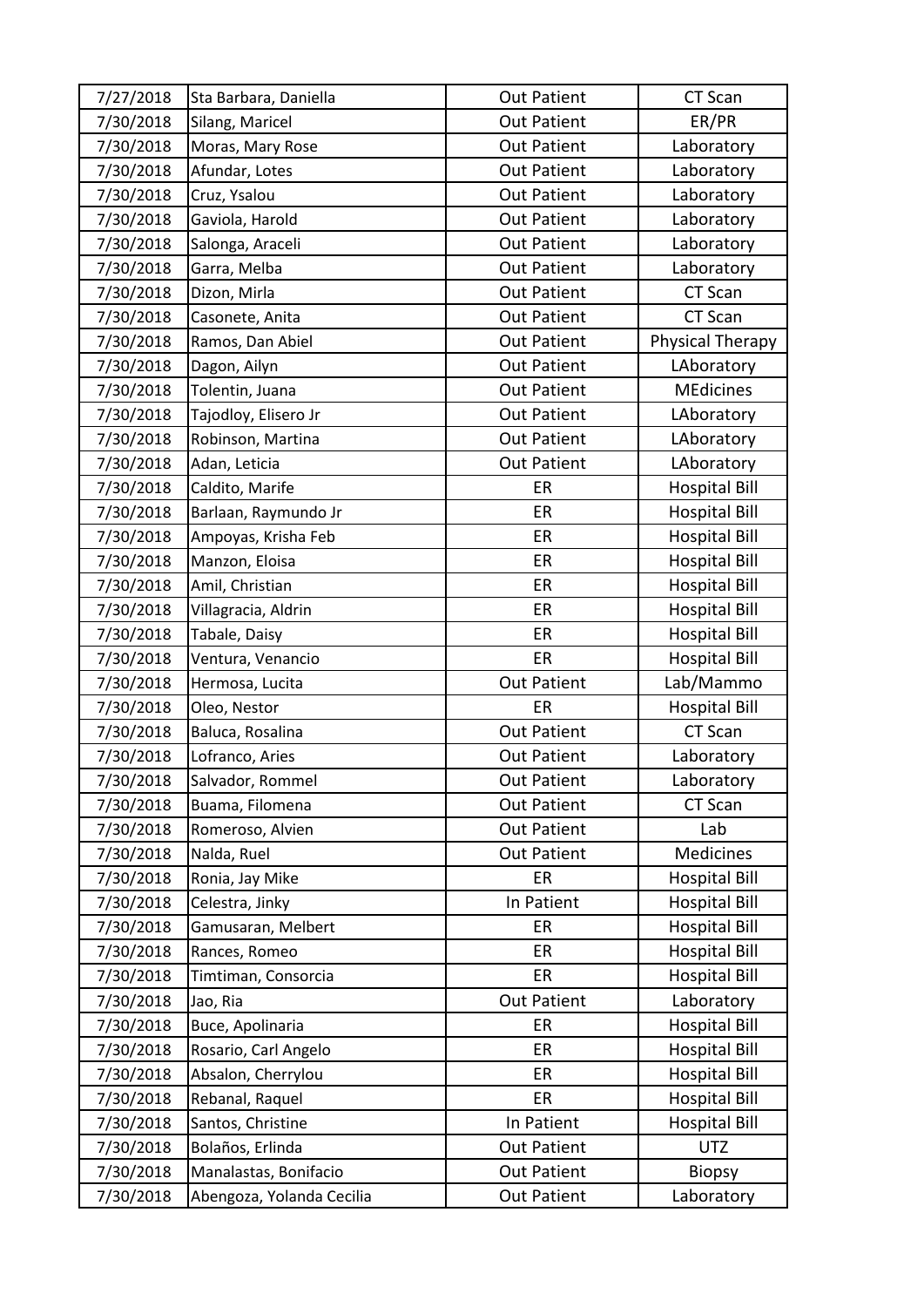| 7/30/2018 | Sorno, emmalyn        | In Patient         | <b>Hospital Bill</b> |
|-----------|-----------------------|--------------------|----------------------|
| 7/30/2018 | Enato, bienvenido     | <b>Out Patient</b> | CTSCan/Meds          |
| 7/30/2018 | Lantican, Marianita   | <b>Out Patient</b> | Laboratory           |
| 7/30/2018 | Ermita, Reinero       | <b>Out Patient</b> | Lab/2Decho           |
| 7/30/2018 | Fulay, Tito jr        | <b>Out Patient</b> | Lab/MEds             |
| 7/30/2018 | Majaba, CArmencita    | <b>Out Patient</b> | Laboratory           |
| 7/30/2018 | Santillan, Ronilo     | ER                 | <b>Hospital Bill</b> |
| 7/30/2018 | Paner, Shela May      | <b>Out Patient</b> | CT Scan              |
| 7/30/2018 | Capalad, Renssy Kit   | <b>Out Patient</b> | CT Scan              |
| 7/30/2018 | Calma, Marilou        | ER                 | <b>Hospital Bill</b> |
| 7/30/2018 | Estrera, Brenda       | In Patient         | <b>Hospital Bill</b> |
| 7/30/2018 | Grantos, Marino       | <b>Out Patient</b> | Laboratory           |
| 7/30/2018 | Baluyo, Ayesha Louise | In Patient         | <b>Hospital Bill</b> |
| 7/30/2018 | De CAStro, Ricardo    | <b>Out Patient</b> | Laboratory           |
| 7/30/2018 | Barcena, Narciso      | <b>Out Patient</b> | Laboratory           |
| 7/30/2018 | Barquilla, Elizabeth  | <b>Out Patient</b> | Laboratory           |
| 7/30/2018 | Gatdula, Edison       | <b>Out Patient</b> | Laboratory           |
| 7/30/2018 | Paclibar, Ronald      | <b>Out Patient</b> | Laboratory           |
| 7/30/2018 | Rodriguez, Rogelio    | ER                 | <b>Hospital Bill</b> |
| 7/30/2018 | PAScual, Paz          | <b>Out Patient</b> | Meds/CTSCan          |
| 7/30/2018 | Dumaguin, Rose Marie  | ER                 | <b>Hospital Bill</b> |
| 7/30/2018 | Guevarra, Ma Therese  | In Patient         | <b>Hospital Bill</b> |
| 7/30/2018 | Lozano, Jose          | ER                 | <b>Hospital Bill</b> |
| 7/30/2018 | Nasurada, Nico        | In Patient         | <b>Hospital Bill</b> |
| 7/30/2018 | Rico, Geraldine       | In Patient         | <b>Hospital Bill</b> |
| 7/30/2018 | Ringcodo, May Amor    | In Patient         | <b>Hospital Bill</b> |
| 7/30/2018 | Docil, Alicia         | In Patient         | <b>Hospital Bill</b> |
| 7/30/2018 | Espinosa, Elizabeth   | In Patient         | <b>Hospital Bill</b> |
| 7/30/2018 | Feria, Ferdinand      | <b>Out Patient</b> | Lab/Ultrasound       |
| 7/31/2018 | Grimaldo, Lady        | <b>Out Patient</b> | Laboratory           |
| 7/31/2018 | Soncillan, Guillerno  | <b>Out Patient</b> | Laboratory           |
| 7/31/2018 | Orense, Primitiva     | <b>Out Patient</b> | Physical Therapy     |
| 7/31/2018 | Ramon, Analyn         | <b>Out Patient</b> | Laboratory           |
| 7/31/2018 | Pineda, Jocelyn       | <b>Out Patient</b> | <b>KUB</b>           |
| 7/31/2018 | Vergara, Hanna Necole | ER                 | <b>Hospital Bill</b> |
| 7/31/2018 | Ordenes, Dinah        | In Patient         | <b>Hospital Bill</b> |
| 7/31/2018 | Narandan, Jeffrey     | ER                 | <b>Hospital Bill</b> |
| 7/31/2018 | Daan, Mark justin     | <b>Out Patient</b> | Medicines            |
| 7/31/2018 | Reyes, Gary           | ER                 | <b>Hospital Bill</b> |
| 7/31/2018 | Caldito, Cris         | In Patient         | <b>Hospital Bill</b> |
| 7/31/2018 | Go, Carlos            | ER                 | <b>Hospital Bill</b> |
| 7/31/2018 | Mamaril, Domingo      | ER.                | <b>Hospital Bill</b> |
| 7/31/2018 | Tatoy, Ederlita       | ER                 | <b>Hospital Bill</b> |
| 7/31/2018 | Estrella, Brenda      | In Patient         | <b>Hospital Bill</b> |
| 7/31/2018 | Lavarias, Akesha      | In Patient         | <b>Hospital Bill</b> |
| 7/31/2018 | Jabson, Mark John     | ER                 | <b>Hospital Bill</b> |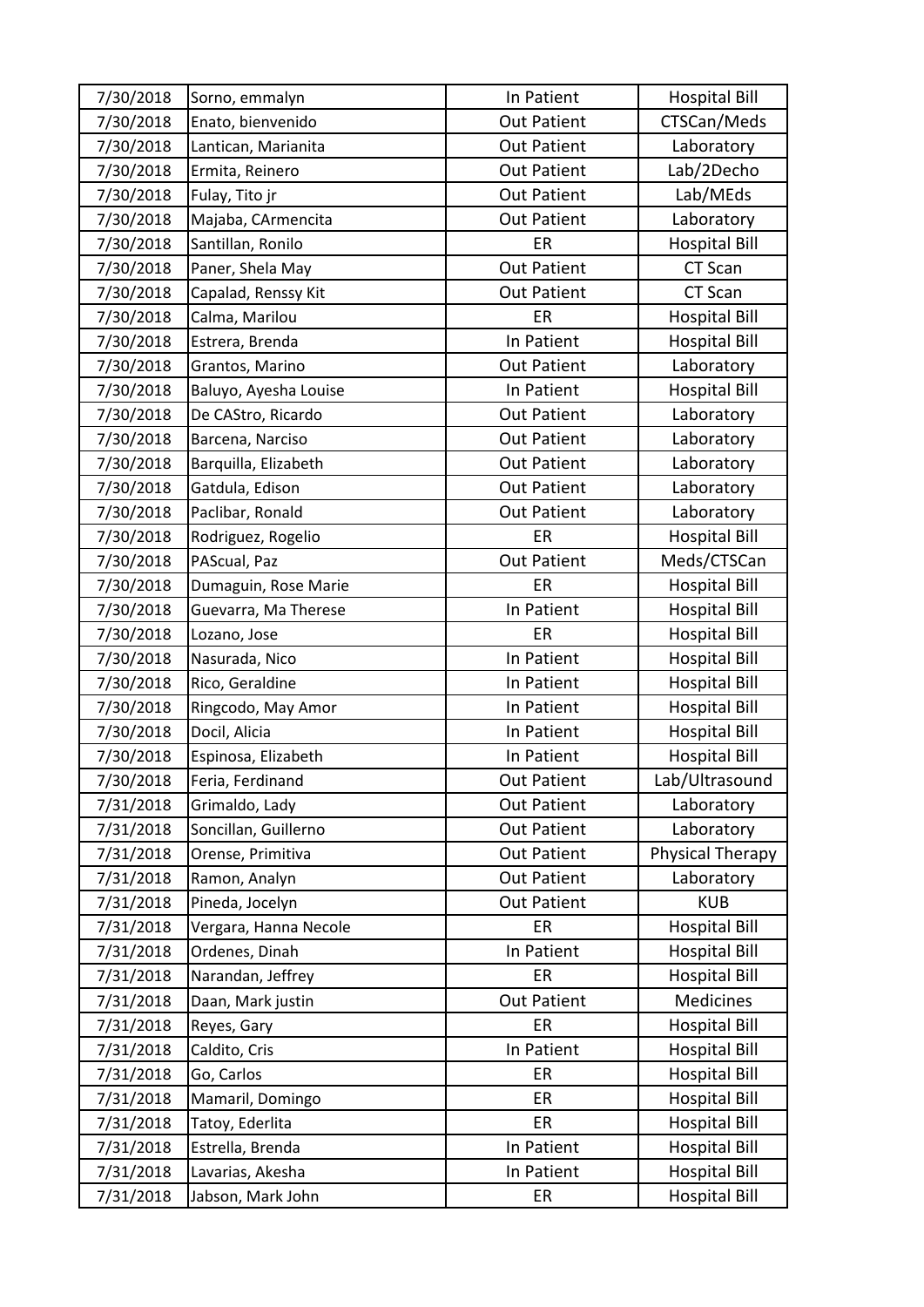| 7/31/2018 | Ramos, Aliyah Erika     | ER                 | <b>Hospital Bill</b> |
|-----------|-------------------------|--------------------|----------------------|
| 7/31/2018 | Mendoza, Scarlet Dane   | In Patient         | <b>Hospital Bill</b> |
| 7/31/2018 | Gracioso, Rio           | In Patient         | <b>Hospital Bill</b> |
| 7/31/2018 | Pilit, Manuel           | ER                 | <b>Hospital Bill</b> |
| 7/31/2018 | Espinosa, Lito          | ER                 | <b>Hospital Bill</b> |
| 7/31/2018 | Sumalinog, Rolando      | In Patient         | <b>Hospital Bill</b> |
| 7/31/2018 | Merilo, Mylene          | ER                 | <b>Hospital Bill</b> |
| 7/31/2018 | Aguilar, Aileen         | In Patient         | <b>Hospital Bill</b> |
| 7/31/2018 | De Vera, Violeta        | ER                 | <b>Hospital Bill</b> |
| 7/31/2018 | Balquin, Meleha         | In Patient         | <b>Hospital Bill</b> |
| 7/31/2018 | Victorino, Armando      | ER                 | <b>Hospital Bill</b> |
| 7/31/2018 | Clete, Ana Marie        | ER                 | <b>Hospital Bill</b> |
| 7/31/2018 | Agana, Juby             | <b>Out Patient</b> | Lab/ECG/2Decho/Xray  |
| 7/31/2018 | Genton, Philip          | In Patient         | <b>Hospital Bill</b> |
| 7/31/2018 | Majestral, Judy         | ER                 | <b>Hospital Bill</b> |
| 7/31/2018 | Cortez, Vince           | ER                 | <b>Hospital Bill</b> |
| 7/31/2018 | Portugaliza, May ann    | <b>Out Patient</b> | Laboratory           |
| 7/31/2018 | Tiñga, Sheira Joy       | <b>Out Patient</b> | Eye Procedure        |
| 7/31/2018 | Escoton, Diego          | <b>Out Patient</b> | Laboratory           |
| 7/31/2018 | Jordan, Edwina          | <b>Out Patient</b> | 2D Echo              |
| 7/31/2018 | Teraytay, Lilia         | ER                 | <b>Hospital Bill</b> |
| 7/31/2018 | Enriquez, Mary Lane     | <b>Out Patient</b> | Laboratory           |
| 7/31/2018 | Belarmino, Romel        | In Patient         | <b>Hospital Bill</b> |
| 7/31/2018 | Ravago, Manuel Luis     | In Patient         | <b>Hospital Bill</b> |
| 7/31/2018 | Castillo, Joshua        | <b>Out Patient</b> | Laboratory           |
| 7/31/2018 | Mique, Trinidad         | <b>Out Patient</b> | Laboratory           |
| 7/31/2018 | Umban, Mirla            | <b>Out Patient</b> | Laboratory           |
| 7/31/2018 | Sevillano, Margarita    | <b>Out Patient</b> | Physical Therapy     |
| 7/31/2018 | Tena, Catherine         | In Patient         | <b>Hospital Bill</b> |
| 7/31/2018 | Rambaud, Juliet         | In Patient         | <b>Hospital Bill</b> |
| 7/31/2018 | Ceminiano, Ma Cristina  | In Patient         | <b>Hospital Bill</b> |
| 7/31/2018 | Hernandez, Amelita      | ER                 | <b>Hospital Bill</b> |
| 7/31/2018 | Lozarez, Rica Mae       | ER                 | <b>Hospital Bill</b> |
| 7/31/2018 | Ibardaloza, Apolinar    | ER                 | <b>Hospital Bill</b> |
| 7/31/2018 | Garcia, Samson          | ER                 | <b>Hospital Bill</b> |
| 7/31/2018 | Callejo, Fidela         | ER                 | <b>Hospital Bill</b> |
| 8/1/2018  | Peñaflor, Myrna         | <b>Out Patient</b> | Laboratory           |
| 8/1/2018  | Santos, Jasmin          | <b>Out Patient</b> | Laboratory           |
| 8/1/2018  | Arellano, Edrward       | <b>Out Patient</b> | Lab/ECG              |
| 8/1/2018  | Mag-atas, Myleen        | <b>Out Patient</b> | Laboratory           |
| 8/1/2018  | Rubinas, Prince Lourenz | ER                 | <b>Hospital Bill</b> |
| 8/1/2018  | Macarayo, Zandro James  | ER                 | <b>Hospital Bill</b> |
| 8/1/2018  | Sajolga, Janna          | ER                 | <b>Hospital Bill</b> |
| 8/1/2018  | Sumatra, Frank          | ER                 | <b>Hospital Bill</b> |
| 8/1/2018  | Pallar, Paul Vincent    | <b>ER</b>          | <b>Hospital Bill</b> |
| 8/1/2018  | Duran, Maria Reymafe    | <b>Out Patient</b> | Laboratory           |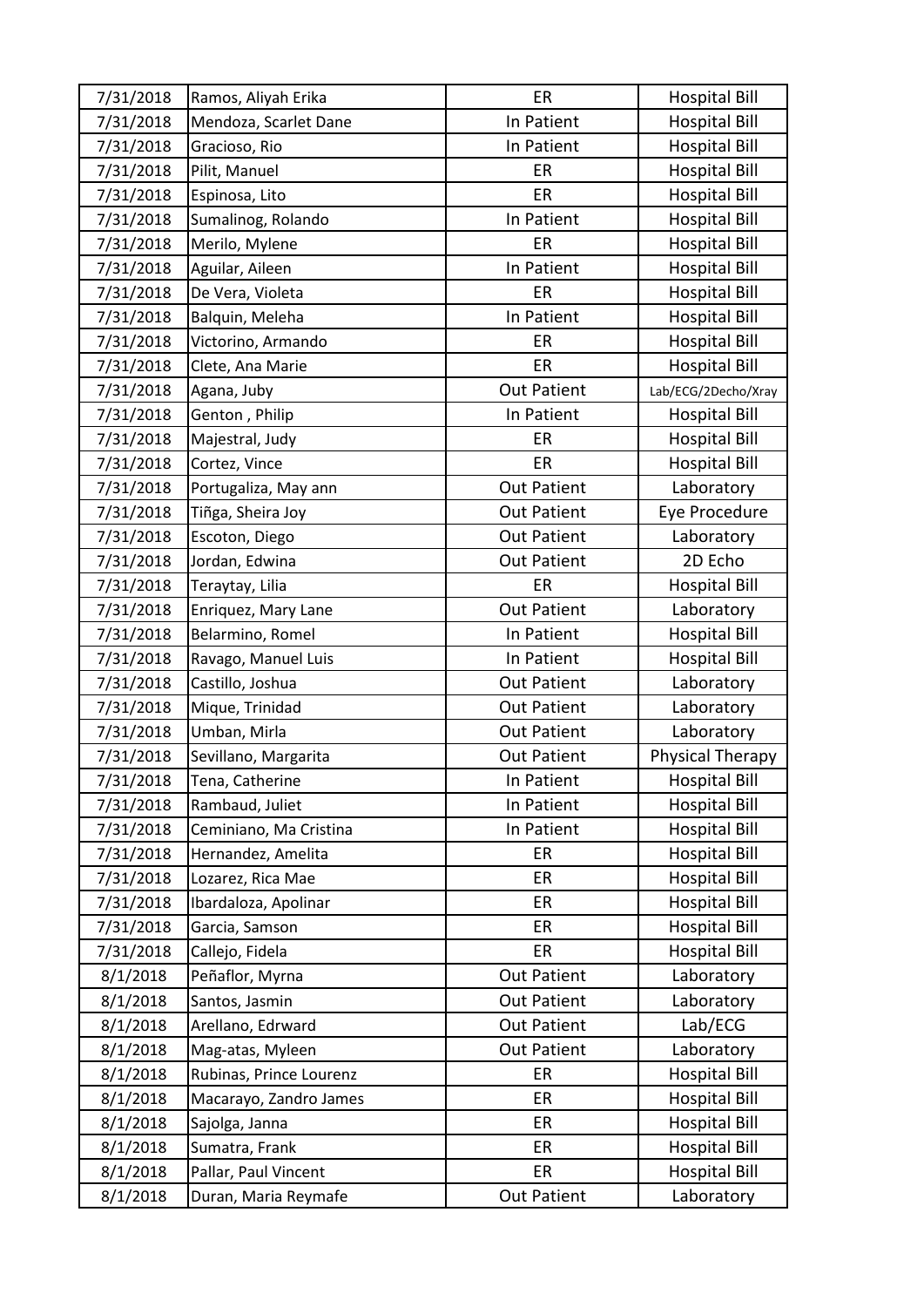| 8/1/2018 | Siscar, Raphaline    | <b>Out Patient</b> | <b>UTZ</b>           |
|----------|----------------------|--------------------|----------------------|
| 8/1/2018 | Cruz, Ruperto        | ER                 | <b>Hospital Bill</b> |
| 8/1/2018 | Maceda, Michelle     | <b>Out Patient</b> | Laboratory           |
| 8/1/2018 | Rom, Ryan            | <b>Out Patient</b> | Laboratory           |
| 8/1/2018 | Porciuncula, Erlinda | <b>Out Patient</b> | CT Scan              |
| 8/1/2018 | Natividad, Peachy    | <b>Out Patient</b> | <b>Hospital Bill</b> |
| 8/1/2018 | Albino, Orlando      | <b>Out Patient</b> | <b>UTZ</b>           |
| 8/1/2018 | Camison, Martina     | <b>Out Patient</b> | Laboratory           |
| 8/1/2018 | Baldoza, Alexander   | In Patient         | <b>Hospital Bill</b> |
| 8/1/2018 | Ligumbres, Dan Kian  | <b>Out Patient</b> | Laboratory           |
| 8/1/2018 | Valencia, Cristina   | <b>Out Patient</b> | <b>Medicines</b>     |
| 8/1/2018 | Garcia, Zaldy        | ER.                | <b>Hospital Bill</b> |
| 8/1/2018 | Angcahan, Purita     | <b>Out Patient</b> | Laboratory           |
| 8/1/2018 | Urfilla, Veronica    | <b>Out Patient</b> | 2D Echo              |
| 8/1/2018 | Cadangdang, Jackilyn | <b>Out Patient</b> | Medicines            |
| 8/1/2018 | Canogoran, Manilyn   | In Patient         | <b>Hospital Bill</b> |
| 8/1/2018 | Boquiren, Vina       | In Patient         | <b>Hospital Bill</b> |
| 8/1/2018 | Ulang, Ma Caren      | In Patient         | <b>Hospital Bill</b> |
| 8/1/2018 | Dasal, Vanessa       | In Patient         | <b>Hospital Bill</b> |
| 8/1/2018 | San Gaspar, Grace    | <b>Out Patient</b> | Medicines            |
| 8/1/2018 | Alignay, Estrella    | ER                 | <b>Hospital Bill</b> |
| 8/1/2018 | Tibulan, Amelia      | ER                 | <b>Hospital Bill</b> |
| 8/1/2018 | Sotto, Rubylyn       | In Patient         | <b>Hospital Bill</b> |
| 8/1/2018 | Bernardo, Enrique    | In Patient         | <b>Hospital Bill</b> |
| 8/1/2018 | Babista, Sahirah     | In Patient         | <b>Hospital Bill</b> |
| 8/2/2018 | Pasco, Leticia       | <b>Out Patient</b> | Laboratory           |
| 8/2/2018 | De Guzman, Rogelio   | <b>Out Patient</b> | CT Scan              |
| 8/2/2018 | San Diego, Marcelo   | <b>Out Patient</b> | Laboratory           |
| 8/2/2018 | Carmona, Ofelia      | <b>Out Patient</b> | Laboratory           |
| 8/2/2018 | Borja, Luis          | <b>Out Patient</b> | Physical Therapy     |
| 8/2/2018 | Luna, Drake          | In Patient         | <b>Hospital Bill</b> |
| 8/2/2018 | Tekiko, Leonardo     | <b>Out Patient</b> | Laboratory           |
| 8/2/2018 | Maristela, Melinda   | <b>Out Patient</b> | 2D Echo              |
| 8/2/2018 | Rada, Elenor         | <b>Out Patient</b> | Laboratory           |
| 8/2/2018 | Lamar, Juanita       | <b>Out Patient</b> | Laboratory           |
| 8/2/2018 | Ramon, Jonalyn       | <b>Out Patient</b> | <b>Biopsy</b>        |
| 8/2/2018 | Pascual, Rhodora     | In Patient         | <b>Hospital Bill</b> |
| 8/2/2018 | De Leon, Francine    | In Patient         | <b>Hospital Bill</b> |
| 8/2/2018 | Peraman, John Alfred | <b>Out Patient</b> | Laboratory           |
| 8/2/2018 | Rabandaban           | In Patient         | <b>Hospital Bill</b> |
| 8/2/2018 | Ligumbres, Dan Kian  | <b>Out Patient</b> | 2D Echo              |
| 8/2/2018 | Bumagat, Benita      | <b>Out Patient</b> | Medicines            |
| 8/2/2018 | Jose, Danica         | In Patient         | <b>Hospital Bill</b> |
| 8/2/2018 | Libo-on, Graciela    | In Patient         | <b>Hospital Bill</b> |
| 8/2/2018 | Miana, Elezabith     |                    |                      |
| 8/2/2018 | Baguhin, Gianna      | <b>Out Patient</b> | Laboratory           |